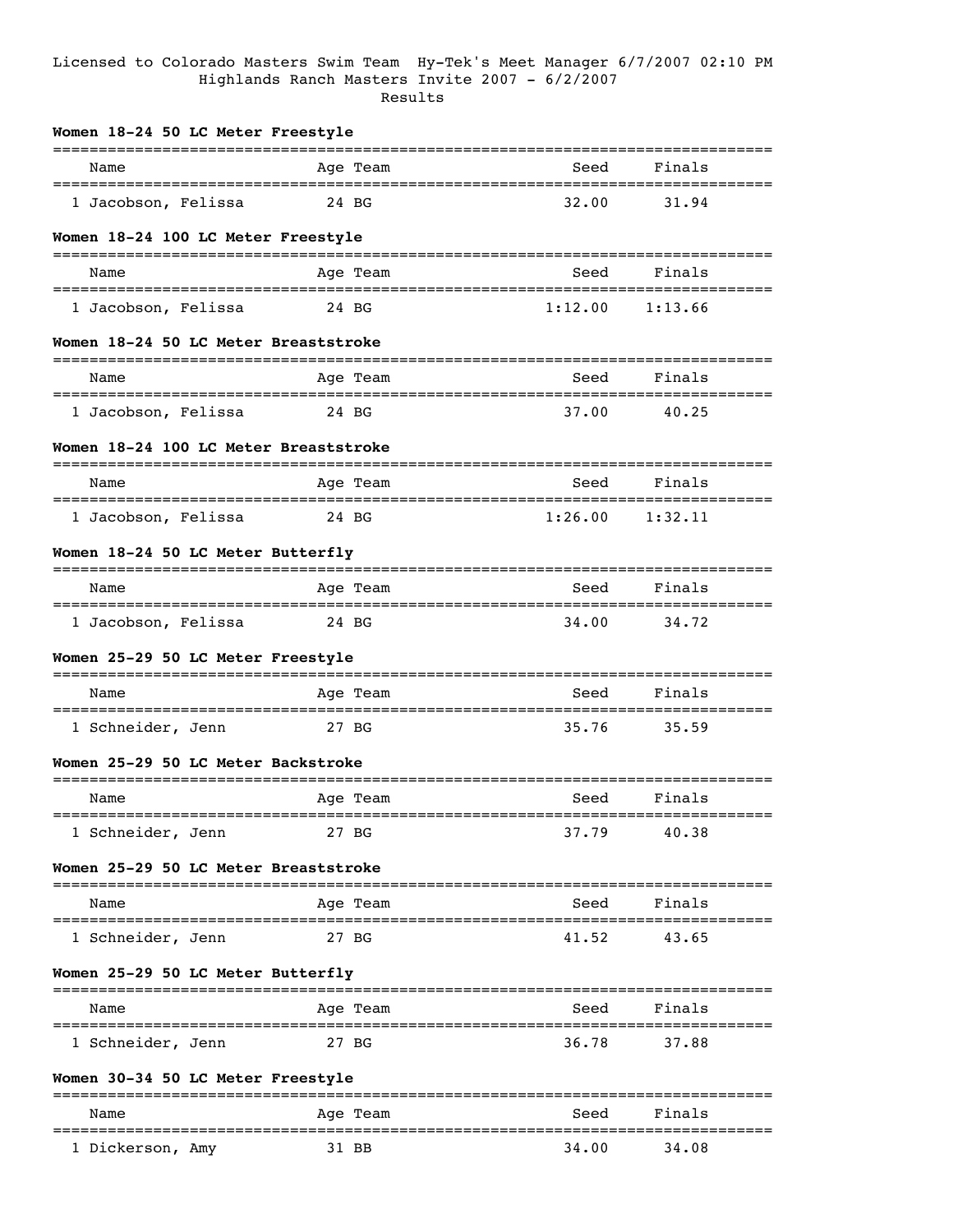## **Women 30-34 100 LC Meter Freestyle**

| Name              | Age Team   | Finals<br>Seed     |
|-------------------|------------|--------------------|
| 1 Barker, Heather | 33 THOR-CO | 1:22.08<br>1:52.29 |

## **Women 30-34 400 LC Meter Freestyle**

| Name             | Age Team          | Seed                                        | Finals  |
|------------------|-------------------|---------------------------------------------|---------|
| 1 Dickerson, Amy | 31 BB             | 6:00.00                                     | 6:17.15 |
| 1:29.36          | 3:05.60 (1:36.24) | $4:42.69$ $(1:37.09)$ $6:17.15$ $(1:34.46)$ |         |

## **Women 30-34 1500 LC Meter Freestyle**

| Name              |                  | Age Team          |                   | Seed                  | Finals            |                        |
|-------------------|------------------|-------------------|-------------------|-----------------------|-------------------|------------------------|
|                   |                  |                   |                   |                       |                   |                        |
| 1 Dickerson, Amy  |                  | 31 BB             |                   | 23:00.00              | 25:38.18          |                        |
|                   | 1:32.60          | 3:14.26(1:41.66)  |                   | $4:57.32$ $(1:43.06)$ |                   | 6:42.31(1:44.99)       |
|                   | 8:26.88(1:44.57) | 10:13.01(1:46.13) |                   | 11:56.14(1:43.13)     |                   | $13:39.92$ $(1:43.78)$ |
| 15:24.19(1:44.27) |                  | 17:06.81(1:42.62) |                   | 18:50.10(1:43.29)     | 20:33.49(1:43.39) |                        |
| 22:16.67(1:43.18) |                  | 23:59.16(1:42.49) | 25:38.18(1:39.02) |                       |                   |                        |

#### **Women 30-34 200 LC Meter Backstroke**

| Name              |         | Age Team                       | Seed | Finals  |
|-------------------|---------|--------------------------------|------|---------|
| 1 Barker, Heather | 1:48.57 | 33 THOR-CO<br>3:39.23(1:50.66) | NT   | 3:39.23 |

#### **Women 30-34 100 LC Meter Breaststroke**

| Name              | Age Team   | Seed    | Finals  |
|-------------------|------------|---------|---------|
|                   |            |         |         |
| 1 Barker, Heather | 33 THOR-CO | 1:40.24 | 1:43.23 |

#### **Women 30-34 200 LC Meter Breaststroke**

| Name                                                 | Age Team   | Seed    | Finals  |
|------------------------------------------------------|------------|---------|---------|
| 1 Barker, Heather<br>$1:46.53$ $3:39.95$ $(1:53.42)$ | 33 THOR-CO | 3:34.32 | 3:39.95 |

## **Women 30-34 50 LC Meter Butterfly**

| Finals<br>Seed<br>Name<br>Age Team          |  |
|---------------------------------------------|--|
|                                             |  |
| 1 Dickerson, Amy<br>40.00<br>42.05<br>31 BB |  |

#### **Women 30-34 200 LC Meter IM**

| Name             |         | Age Team                  | Seed    | Finals  |  |
|------------------|---------|---------------------------|---------|---------|--|
| 1 Dickerson, Amy | 1:50.51 | 31 BB<br>3:42.35(1:51.84) | 3:00.00 | 3:42.35 |  |

#### **Women 40-44 50 LC Meter Freestyle**

| Name                | Age Team  | Seed  | Finals |  |
|---------------------|-----------|-------|--------|--|
| 1 Hagadorn, Heather | 41 DU-CO  | 32.00 | 31.86  |  |
| 2 Riner, Betsy      | 40 INV-CO | 33.00 | 31.97  |  |
| 3 Sills, Marion     | 42 SOUID  | 45.00 | 40.97  |  |

## **Women 40-44 100 LC Meter Freestyle**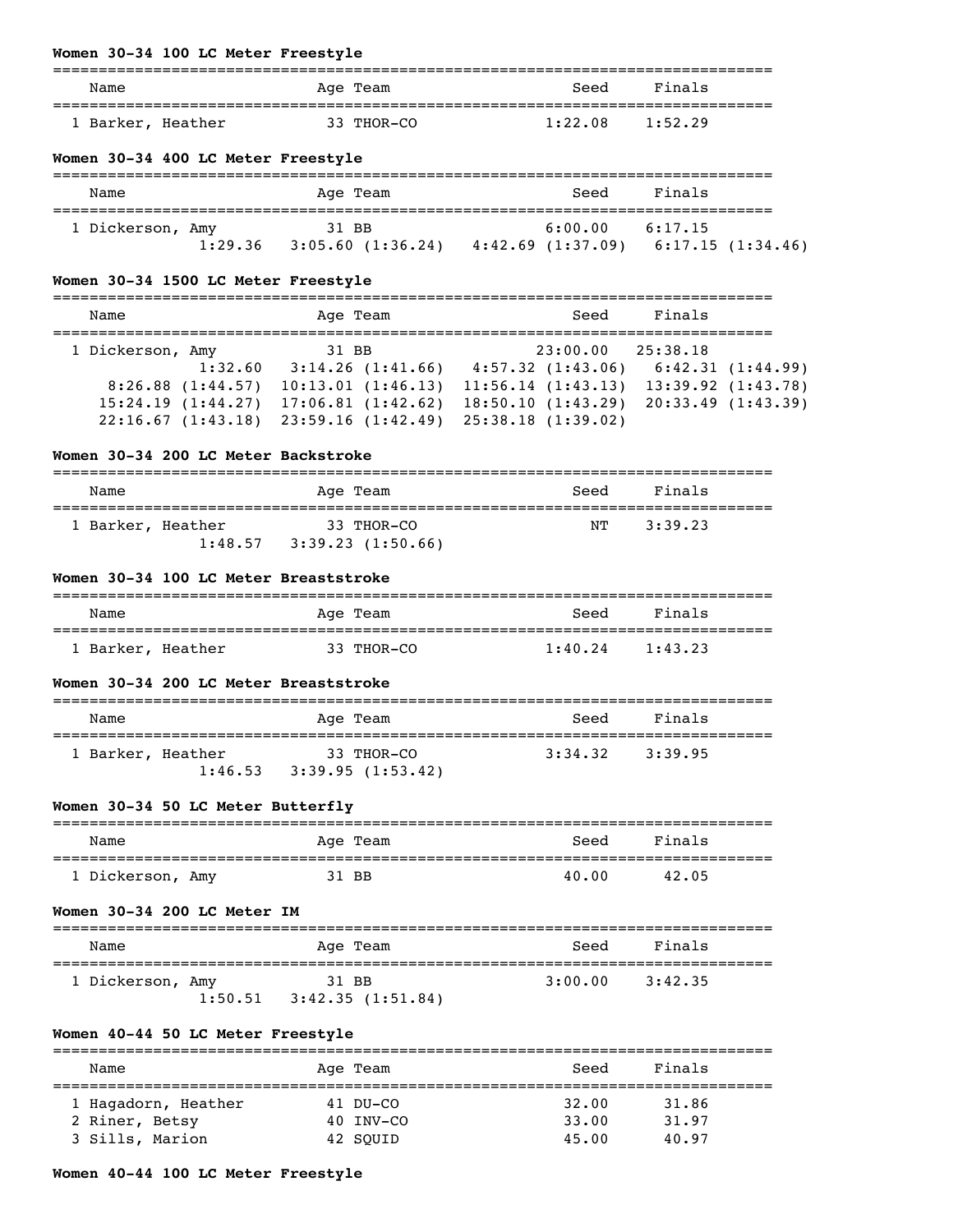===============================================================================

| Name                | Age Team  | Seed    | Finals  |  |
|---------------------|-----------|---------|---------|--|
| 1 Haqadorn, Heather | 41 DU-CO  | 1:10.00 | 1:11.39 |  |
| 2 Riner, Betsy      | 40 INV-CO | 1:16.00 | 1:13.93 |  |
| 3 Sills, Marion     | 42 SOUID  | 1:35.00 | 1:28.27 |  |

## **Women 40-44 200 LC Meter Freestyle**

| Name            |  | Age Team         | Seed    | Finals  |
|-----------------|--|------------------|---------|---------|
| 1 Smith, Laura  |  | 41 Unattached-CO | 2:30.10 | 2:35.91 |
| 2 Sills, Marion |  | 42 SOUID         | 3:20.00 | 3:11.31 |

## **Women 40-44 400 LC Meter Freestyle**

| Name                     | Age Team                        | Seed                  | Finals  |                  |
|--------------------------|---------------------------------|-----------------------|---------|------------------|
| 1 Smith, Laura           | 41 Unattached-CO                | 5:58.70               | 5:28.61 |                  |
|                          | $1:17.96$ $2:41.05$ $(1:23.09)$ | 4:05.25(1:24.20)      |         | 5:28.61(1:23.36) |
| 2 Friedlancler, Rebbecca | $40$ DU-CO                      | 6:24.00               | 6:23.35 |                  |
| 1:22.54                  | 3:06.63(1:44.09)                | 5:01.15(1:54.52)      |         | 6:23.35(1:22.20) |
| 3 Sills, Marion          | 42 SOUID                        | 7:00.00               | 6:42.89 |                  |
| 1:31.98                  | 3:14.70(1:42.72)                | $5:00.04$ $(1:45.34)$ |         | 6:42.89(1:42.85) |

#### **Women 40-44 1500 LC Meter Freestyle**

| Name                     | Age Team           | Seed                                   | Finals                                      |
|--------------------------|--------------------|----------------------------------------|---------------------------------------------|
|                          |                    |                                        |                                             |
| 1 Friedlancler, Rebbecca | 40 DU-CO           | $21:35.00$ $21:37.63$                  |                                             |
| 1:19.80                  | 2:44.52 (1:24.72)  | 4:10.67(1:26.15)                       | 5:37.85(1:27.18)                            |
| 7:05.03(1:27.18)         | 8:32.20 (1:27.17)  | 9:59.63(1:27.43)                       | 11:27.35(1:27.72)                           |
| 12:55.03(1:27.68)        | 14:22.95(1:27.92)  | 15:50.07(1:27.12)                      | 17:16.61(1:26.54)                           |
| 18:43.93(1:27.32)        | 20:11.34(1:27.41)  | 21:37.63(1:26.29)                      |                                             |
| 1 Hagadorn, Heather      | 41 DU-CO           | $21:00.00$ $22:25.13$                  |                                             |
| 1:24.03                  | 2:51.07 (1:27.04)  | 3:10.61(19.54)                         | 4:19.65(1:09.04)                            |
| 4:48.90(29.25)           | 5:49.44(1:00.54)   | 6:27.81(38.37)                         | 7:18.96(51.15)                              |
| 8:07.00(48.04)           | 8:48.66 (41.66)    | 9:45.91(57.25)                         | 10:18.06(32.15)                             |
| 11:25.05(1:06.99)        |                    | $11:48.37$ (23.32) 22:25.13 (10:36.76) |                                             |
| 2 Sills, Marion          | 42 SOUID           | 26:30.00 26:22.61                      |                                             |
| 1:36.43                  | 3:21.78(1:45.35)   |                                        | $5:08.46$ $(1:46.68)$ $6:55.74$ $(1:47.28)$ |
| 8:42.78(1:47.04)         | 10:29.70(1:46.92)  | 12:16.39(1:46.69)                      | 14:03.25(1:46.86)                           |
| 15:49.40(1:46.15)        | 17:35.81(1:46.41)  | 19:22.15(1:46.34)                      | 21:09.43(1:47.28)                           |
| 22:56.27(1:46.84)        | 24:41.48 (1:45.21) | 26:22.61(1:41.13)                      |                                             |

#### **Women 40-44 50 LC Meter Backstroke**

| Name                                  | Age Team              | Seed           | Finals         |  |
|---------------------------------------|-----------------------|----------------|----------------|--|
| 1 Hagadorn, Heather<br>2 Riner, Betsy | 41 DU-CO<br>40 INV-CO | 37.00<br>43.00 | 39.95<br>40.85 |  |

#### **Women 40-44 100 LC Meter Backstroke**

| Name           | Age Team         | Seed    | Finals  |  |
|----------------|------------------|---------|---------|--|
| 1 Smith, Laura | 41 Unattached-CO | 1:28.00 | 1:23.23 |  |

#### **Women 40-44 200 LC Meter Backstroke**

| Name           |         | Age Team                             | Seed    | Finals  |  |
|----------------|---------|--------------------------------------|---------|---------|--|
| 1 Smith, Laura | 1:27.42 | 41 Unattached-CO<br>2:55.53(1:28.11) | 2:48.80 | 2:55.53 |  |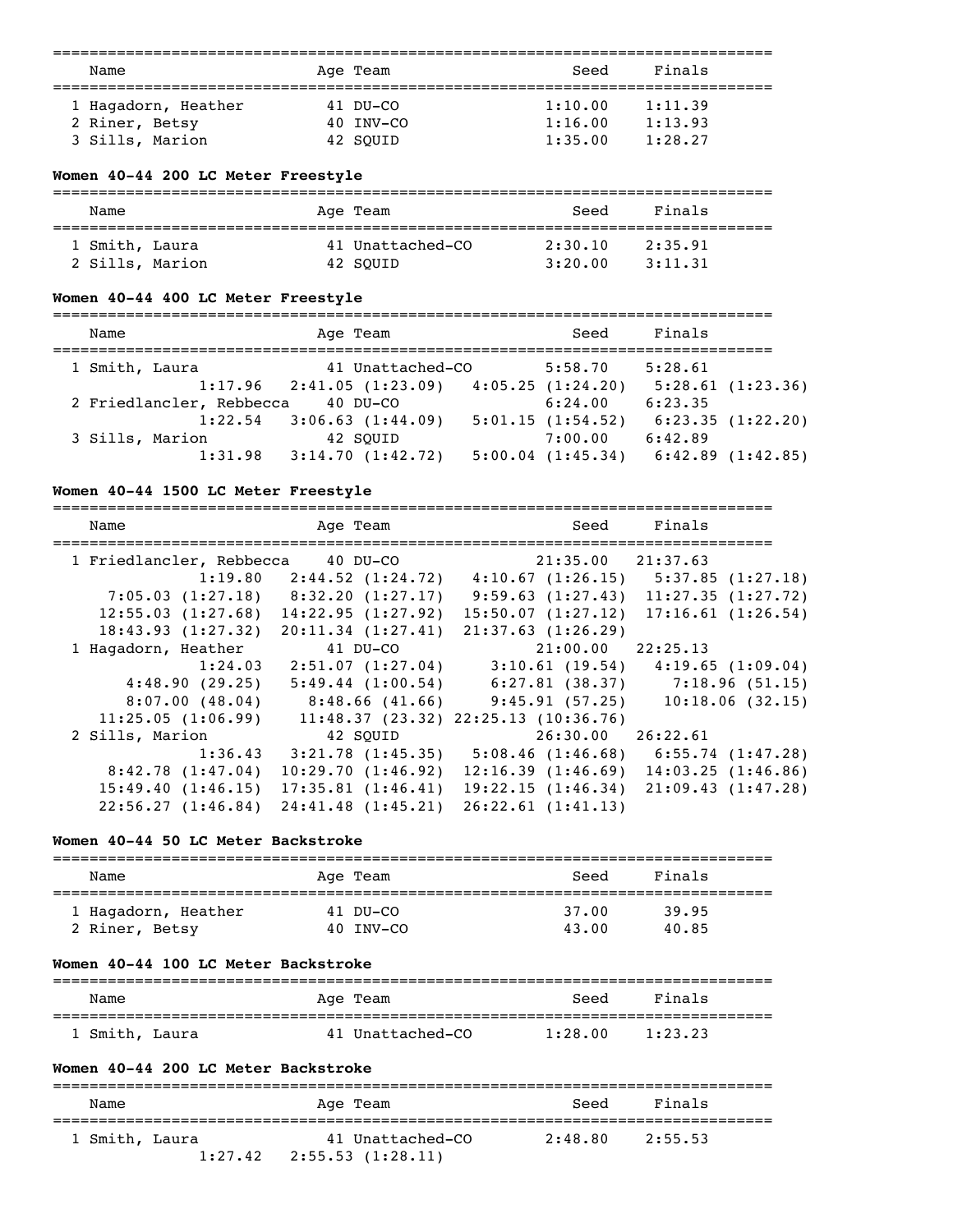| Name                                  | Age Team                         | Seed             | Finals  |
|---------------------------------------|----------------------------------|------------------|---------|
| 1 Riner, Betsy                        | 40 INV-CO                        | 37.00            | 36.19   |
| Women 45-49 50 LC Meter Freestyle     |                                  |                  |         |
| Name                                  | Age Team                         | Seed             | Finals  |
| 1 Sortwell, Andrea                    | 47 BG                            | 39.00            | 40.42   |
| Women 45-49 100 LC Meter Freestyle    |                                  | ---------------- |         |
| Name                                  | Age Team                         | Seed             | Finals  |
| 1 Sortwell, Andrea                    | 47 BG                            | 1:33.00          | 1:46.48 |
| Women 45-49 50 LC Meter Breaststroke  | ================================ |                  |         |
|                                       |                                  |                  |         |
| Name<br>----------------------        | Age Team<br>===================  | Seed             | Finals  |
| 1 Sortwell, Andrea                    | 47 BG                            | 52.68            | 55.02   |
| Women 45-49 100 LC Meter Breaststroke |                                  |                  |         |
| Name                                  | Age Team                         | Seed             | Finals  |
| 1 Sortwell, Andrea                    | 47 BG                            | 2:00.00          | 2:06.49 |
| Women 45-49 50 LC Meter Butterfly     |                                  |                  |         |
| Name                                  | Age Team                         | Seed             | Finals  |
| 1 Casey, Lisette                      | 45 Unattached-CO                 | 40.00            | 38.87   |
| Women 45-49 100 LC Meter Butterfly    |                                  |                  |         |
| Name                                  | Age Team                         | Seed             | Finals  |

## =============================================================================== Name Register Age Team Name Seed Finals =============================================================================== 1 Casey, Lisette 45 Unattached-CO 1:25.00 1:37.27

## **Women 45-49 200 LC Meter IM**

| Name             |         | Age Team                             | Seed    | Finals  |  |
|------------------|---------|--------------------------------------|---------|---------|--|
| 1 Casey, Lisette | 1:37.02 | 45 Unattached-CO<br>3:22.01(1:44.99) | 3:00.00 | 3:22.01 |  |

## **Women 55-59 50 LC Meter Freestyle**

| Name          | Age Team | Seed  | Finals |
|---------------|----------|-------|--------|
| 1 Laney, Judy | 55 DU-CO | 37.00 | 36.98  |

## **Women 55-59 100 LC Meter Freestyle**

| ___<br>__        |     |      | ___ |
|------------------|-----|------|-----|
| Name             | Age | `eer |     |
| ________________ |     | ____ | ___ |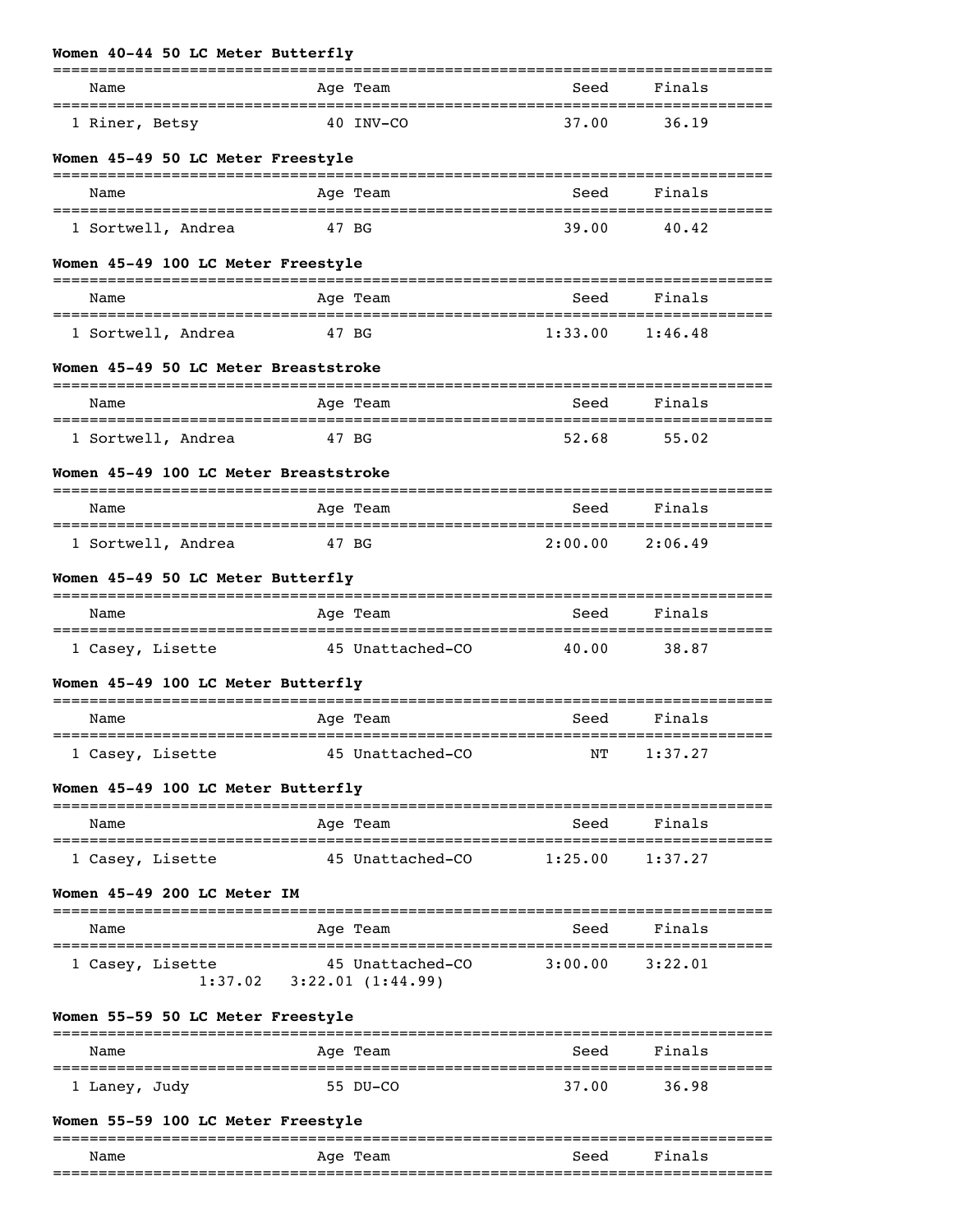| 1 Laney, Judy                                                 | 55 DU-CO                                                                                                                                                                                                                                                                                           | 1:20.00                                | 1:22.40                      |  |
|---------------------------------------------------------------|----------------------------------------------------------------------------------------------------------------------------------------------------------------------------------------------------------------------------------------------------------------------------------------------------|----------------------------------------|------------------------------|--|
| Women 55-59 200 LC Meter Freestyle<br>----------------------- |                                                                                                                                                                                                                                                                                                    |                                        |                              |  |
| Name                                                          | Age Team                                                                                                                                                                                                                                                                                           | Seed                                   | Finals                       |  |
| 1 Laney, Judy                                                 | 55 DU-CO                                                                                                                                                                                                                                                                                           | 3:10.00                                | 2:58.05                      |  |
| Women 55-59 400 LC Meter Freestyle                            |                                                                                                                                                                                                                                                                                                    |                                        |                              |  |
| Name                                                          | Age Team                                                                                                                                                                                                                                                                                           | Seed                                   | Finals                       |  |
| 1 Laney, Judy                                                 | $55 \text{ DU}-CO$ $6:15.00$ $6:18.33$<br>1:29.67 3:07.15 (1:37.48) $4:44.75$ (1:37.60) $6:18.33$ (1:33.58)                                                                                                                                                                                        |                                        |                              |  |
| Women 55-59 1500 LC Meter Freestyle                           |                                                                                                                                                                                                                                                                                                    |                                        |                              |  |
| Name<br>__________________________                            | Age Team                                                                                                                                                                                                                                                                                           | Seed                                   | Finals                       |  |
| 2 Laney, Judy                                                 | 55 DU-CO                                                                                                                                                                                                                                                                                           | 22:00.00                               | 24:35.34                     |  |
| Women 55-59 50 LC Meter Backstroke                            |                                                                                                                                                                                                                                                                                                    |                                        |                              |  |
| Name                                                          | Age Team                                                                                                                                                                                                                                                                                           | Seed                                   | Finals                       |  |
| 1 Hashimoto, Christine 59 INV-CO                              |                                                                                                                                                                                                                                                                                                    | 50.00                                  | 51.25                        |  |
| Women 55-59 100 LC Meter Backstroke                           |                                                                                                                                                                                                                                                                                                    |                                        |                              |  |
| Name                                                          | Age Team                                                                                                                                                                                                                                                                                           | Seed                                   | Finals                       |  |
| 1 Hashimoto, Christine                                        | 59 INV-CO                                                                                                                                                                                                                                                                                          | 1:55.00                                | 1:51.81                      |  |
| Women 55-59 200 LC Meter Backstroke                           |                                                                                                                                                                                                                                                                                                    |                                        |                              |  |
| Name                                                          | Age Team                                                                                                                                                                                                                                                                                           | Seed                                   | Finals                       |  |
| 1 Hashimoto, Christine 59 INV-CO                              | $1:59.82$ $4:03.73$ $(2:03.91)$                                                                                                                                                                                                                                                                    | 4:05.00                                | 4:03.73                      |  |
| Women 60-64 400 LC Meter Freestyle                            |                                                                                                                                                                                                                                                                                                    |                                        |                              |  |
| Name                                                          | Age Team                                                                                                                                                                                                                                                                                           | ==============================<br>Seed | ==================<br>Finals |  |
| 1 Anziano, Marcia                                             | 61 DU-CO<br>1:41.18    3:28.65    (1:47.47)    5:14.20    (1:45.55)    6:57.34    (1:43.14)                                                                                                                                                                                                        | $6:55.00$ $6:57.34$                    |                              |  |
| Women 60-64 1500 LC Meter Freestyle                           |                                                                                                                                                                                                                                                                                                    |                                        |                              |  |
| Name                                                          | Age Team                                                                                                                                                                                                                                                                                           | Seed                                   | Finals                       |  |
| 1 Anziano, Marcia                                             | 61 DU-CO<br>1:44.31 3:31.53 (1:47.22) 5:19.65 (1:48.12) 7:06.97 (1:47.32)<br>8:54.47 (1:47.50) 10:41.92 (1:47.45) 12:30.10 (1:48.18) 14:18.34 (1:48.24)<br>16:06.20 (1:47.86) 17:53.85 (1:47.65) 19:42.16 (1:48.31) 21:29.72 (1:47.56)<br>23:17.03 (1:47.31) 25:04.34 (1:47.31) 26:48.86 (1:44.52) | 26:30.00 26:48.86                      |                              |  |
| Women 65-69 200 LC Meter Freestyle                            |                                                                                                                                                                                                                                                                                                    |                                        |                              |  |

=============================================================================== Seed Finals =============================================================================== 1 Dyck, Grace 65 Unattached-CO 3:50.00 3:52.70

## **Women 65-69 400 LC Meter Freestyle**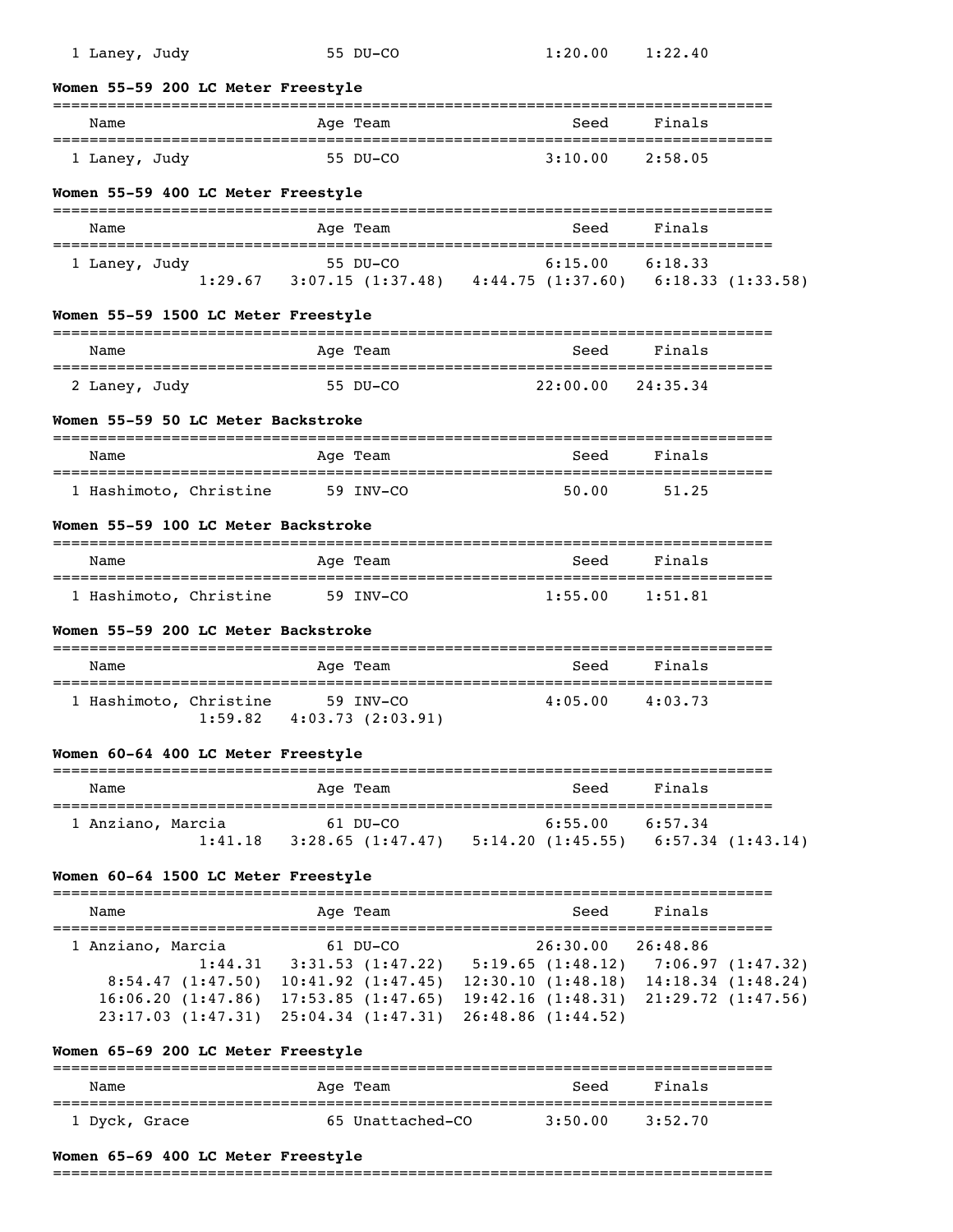| Name          |         | Age Team                                                | Seed    | Finals  |  |
|---------------|---------|---------------------------------------------------------|---------|---------|--|
| 1 Dyck, Grace |         | 65 Unattached-CO                                        | 8:00.00 | 7:53.56 |  |
|               | 1:53.29 | $3:54.87$ (2:01.58) 5:56.37 (2:01.50) 7:53.56 (1:57.19) |         |         |  |

#### **Women 65-69 1500 LC Meter Freestyle**

| Name                                                                                   | Age Team                                                                                            | Seed                                                                                         | Finals                                                                  |
|----------------------------------------------------------------------------------------|-----------------------------------------------------------------------------------------------------|----------------------------------------------------------------------------------------------|-------------------------------------------------------------------------|
| 1 Oberg, Jane<br>1:48.54<br>9:26.45(1:53.80)<br>17:06.40(1:55.13)<br>24:47.10(1:55.35) | $69$ DAC-CO<br>$3:43.44$ $(1:54.90)$<br>11:21.58(1:55.13)<br>19:01.19(1:54.79)<br>26:41.96(1:54.86) | 30:00.00<br>5:38.58(1:55.14)<br>13:16.18(1:54.60)<br>20:55.92(1:54.73)<br>28:36.70 (1:54.74) | 28:36.70<br>7:32.65 (1:54.07)<br>15:11.27(1:55.09)<br>22:51.75(1:55.83) |

## **Women 65-69 50 LC Meter Backstroke**

| Name          | Age Team         | Seed    | Finals  |  |
|---------------|------------------|---------|---------|--|
| 1 Dyck, Grace | 65 Unattached-CO | 1:05.00 | 1:00.95 |  |

## **Women 65-69 100 LC Meter Backstroke**

| Name          | Age Team         | Seed    | Finals  |  |
|---------------|------------------|---------|---------|--|
| 1 Dyck, Grace | 65 Unattached-CO | 2:15.00 | 2:08.03 |  |

#### **Women 65-69 200 LC Meter Backstroke**

| Name          |         | Age Team                                  | Seed    | Finals  |
|---------------|---------|-------------------------------------------|---------|---------|
| 1 Oberg, Jane |         | 69 DAC-CO                                 | 4:00.00 | 4:18.98 |
| 2 Dyck, Grace | 2:02.43 | $4:18.98$ $(2:16.55)$<br>65 Unattached-CO | 4:30.00 | 4:30.31 |
|               | 2:13.15 | 4:30.31(2:17.16)                          |         |         |

# **Women 65-69 50 LC Meter Butterfly**

| Name          |  | Age Team  | Seed  | Finals |
|---------------|--|-----------|-------|--------|
| 1 Oberg, Jane |  | 69 DAC-CO | 47.00 | 51.56  |

## **Women 70-74 50 LC Meter Freestyle**

| Name              | Age Team | Finals<br>Seed   |
|-------------------|----------|------------------|
| 1 Hertzberg, Ruth | 74 SM    | 55.00<br>1:00.92 |

## **Women 70-74 100 LC Meter Freestyle**

| Name              | Age Team | Seed    | Finals  |  |
|-------------------|----------|---------|---------|--|
| 1 Hertzberg, Ruth | 74 SM    | 2:00.00 | 2:18.18 |  |

## **Women 70-74 200 LC Meter Freestyle**

| Name              | Age Team | Finals<br>Seed     |  |
|-------------------|----------|--------------------|--|
| 1 Hertzberg, Ruth | 74 SM    | 4:50.00<br>4:52.39 |  |

## **Women 70-74 50 LC Meter Butterfly**

| Name              | Age Team | Seed    | Finals  |  |
|-------------------|----------|---------|---------|--|
| 1 Hertzberg, Ruth | 74 SM    | 1:15.00 | 1:35.07 |  |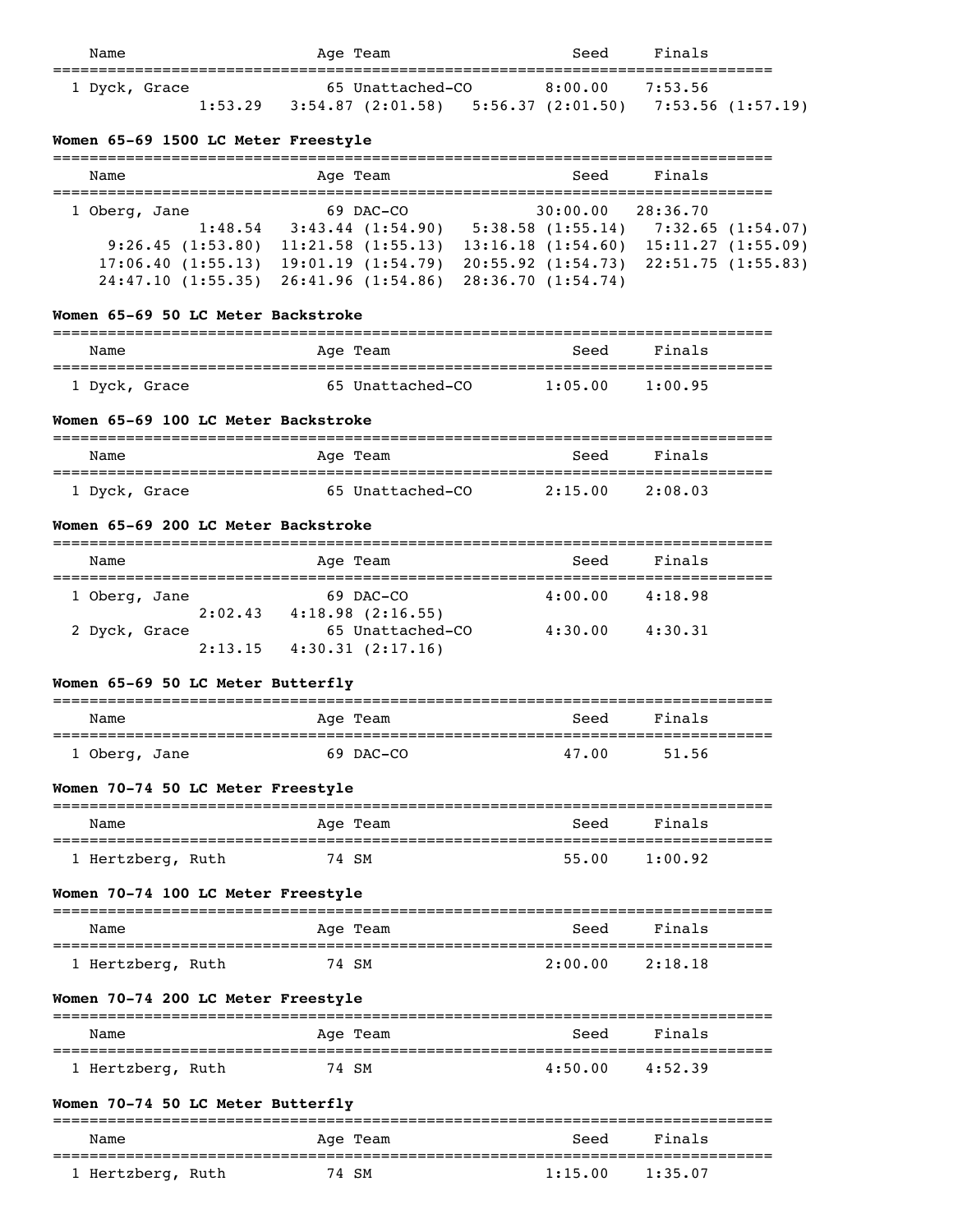#### **Men 18-24 50 LC Meter Freestyle**

|                                            |                                   | ====================              |                    |         |                                                                          |
|--------------------------------------------|-----------------------------------|-----------------------------------|--------------------|---------|--------------------------------------------------------------------------|
| Name                                       |                                   | Age Team                          |                    | Seed    | Finals                                                                   |
| 1 Ko, Scott                                | 24 BG                             |                                   |                    | 25.50   | 26.60                                                                    |
| Men 18-24 100 LC Meter Freestyle           |                                   |                                   |                    |         |                                                                          |
| ==================================<br>Name |                                   | Age Team                          |                    | Seed    | Finals                                                                   |
| 1 Ko, Scott                                | 24 BG                             |                                   |                    | 1:00.00 | 1:00.93                                                                  |
| Men 18-24 200 LC Meter Freestyle           |                                   |                                   |                    |         |                                                                          |
| Name                                       |                                   | Age Team                          |                    | Seed    | Finals                                                                   |
| 1 Ko, Scott                                |                                   | 24 BG                             |                    | 2:25.28 | 2:45.18                                                                  |
| Men 18-24 50 LC Meter Backstroke           |                                   |                                   |                    |         |                                                                          |
| Name                                       | ---------------------             | Age Team                          |                    | Seed    | Finals                                                                   |
| 1 Ko, Scott                                | 24 BG                             |                                   |                    | 31.13   | 34.48                                                                    |
|                                            | Men 18-24 100 LC Meter Backstroke |                                   |                    |         |                                                                          |
| Name                                       |                                   | Age Team                          |                    | Seed    | Finals                                                                   |
| 1 Ko, Scott                                | 24 BG                             |                                   |                    | 1:08.91 | 1:13.58                                                                  |
|                                            | Men 25-29 100 LC Meter Freestyle  |                                   |                    |         |                                                                          |
| Name                                       |                                   | Age Team                          |                    | Seed    | Finals                                                                   |
| 1 Johnson, Brett                           |                                   | 27 DU-CO                          |                    | 1:07.00 | 1:08.98                                                                  |
| Men 25-29 200 LC Meter Freestyle           |                                   |                                   |                    |         |                                                                          |
| Name                                       |                                   | =====================<br>Age Team |                    | Seed    | Finals                                                                   |
| 1 Johnson, Brett                           |                                   | 27 DU-CO                          |                    | 2:35.00 | 2:43.98                                                                  |
| Men 25-29 400 LC Meter Freestyle           |                                   |                                   |                    |         |                                                                          |
| Name                                       |                                   | ---------<br>Age Team             | __________________ | Seed    | Finals                                                                   |
| 1 Johnson, Brett                           |                                   | $27$ DU-CO                        |                    | 5:25.00 | 5:47.43<br>1:19.00 2:47.77 (1:28.77) 4:18.62 (1:30.85) 5:47.43 (1:28.81) |
| Men 25-29 200 LC Meter IM                  |                                   |                                   |                    |         |                                                                          |
|                                            |                                   | Age Team                          |                    | Seed    | Finals                                                                   |
| Name                                       |                                   |                                   |                    |         |                                                                          |

## =============================================================================== Name and Age Team and Seed Finals =============================================================================== 1 Connor, Brad 32 DU-CO 2 Dickerson, Christian 34 BB

#### **Men 30-34 100 LC Meter Freestyle**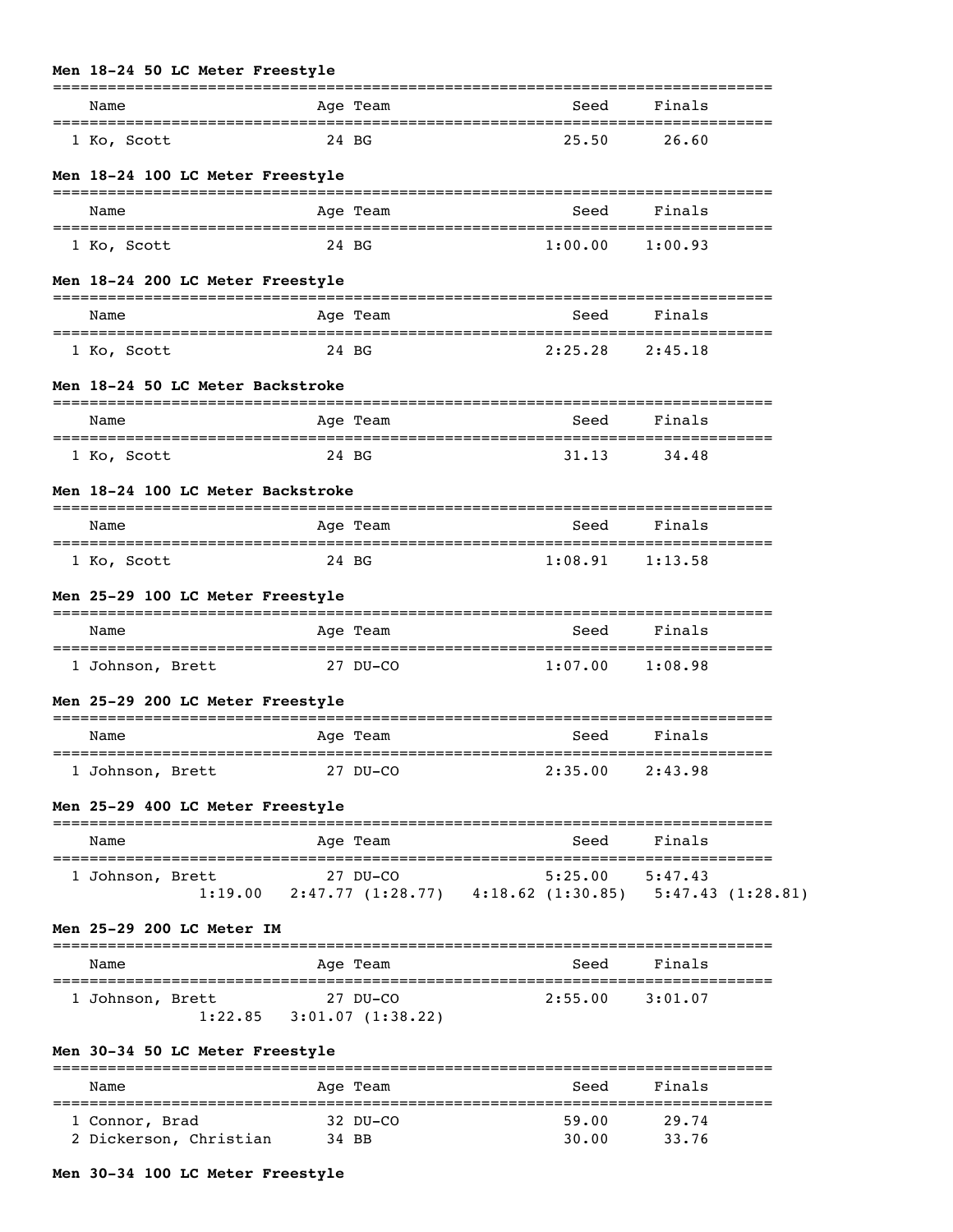| Name             | Age Team | Seed    | Finals  |  |
|------------------|----------|---------|---------|--|
| 1 Connor, Brad   | 32 DU-CO | 1:04.00 | 1:04.74 |  |
| 2 Ellefson, Carl | 33 DU-CO | 1:06.00 | 1:07.99 |  |

## **Men 30-34 400 LC Meter Freestyle**

| Name                   |         | Age Team                       | Seed                             | Finals  |                       |
|------------------------|---------|--------------------------------|----------------------------------|---------|-----------------------|
| 1 Ellefson, Carl       | 1:11.87 | 33 DU-CO<br>2:28.41(1:16.54)   | 5:10.00<br>3:47.77(1:19.36)      | 5:05.64 | $5:05.64$ $(1:17.87)$ |
| 2 Connor, Brad         | 1:13.31 | $32$ DU-CO<br>2:34.17(1:20.86) | 5:40.00<br>$3:56.08$ $(1:21.91)$ | 5:16.70 | 5:16.70(1:20.62)      |
| 3 Dickerson, Christian | 1:26.69 | 34 BB<br>3:12.21(1:45.52)      | 7:00.00<br>5:02.19(1:49.98)      | 6:49.67 | 6:49.67(1:47.48)      |

## **Men 30-34 1500 LC Meter Freestyle**

| Name                                                                                 |         | Age Team                                                                                     | Seed                                                                                      | Finals   |                                                                 |
|--------------------------------------------------------------------------------------|---------|----------------------------------------------------------------------------------------------|-------------------------------------------------------------------------------------------|----------|-----------------------------------------------------------------|
| 1 Dickerson, Christian<br>9:08.09(1:54.20)<br>18:43.55(1:54.77)<br>28:15.28(1:50.14) | 1:35.67 | 34 BB<br>3:23.65(1:47.98)<br>11:03.06(1:54.97)<br>$22:34.12$ $(3:50.57)$<br>28:45.02 (29.74) | 30:00.00<br>5:16.25(1:52.60)<br>$12:56.86$ $(1:53.80)$<br>24:29.51(1:55.39)<br>28:15.32() | 28:15.32 | 7:13.89(1:57.64)<br>16:48.78(3:51.92)<br>$26:25.14$ $(1:55.63)$ |

#### **Men 30-34 50 LC Meter Backstroke**

| Name                   | Age Team | Seed  | Finals  |
|------------------------|----------|-------|---------|
| 1 Dickerson, Christian | 34 BB    | 33.00 | - 39.37 |

#### **Men 30-34 100 LC Meter Backstroke**

| Name                    | Age Team | Seed    | Finals |
|-------------------------|----------|---------|--------|
|                         |          |         |        |
| -- Dickerson, Christian | 34 BB    | 1:15.00 | DO     |

#### **Men 30-34 100 LC Meter Breaststroke**

| Name           | Age Team | Seed    | Finals  |  |
|----------------|----------|---------|---------|--|
|                |          |         |         |  |
| 1 Connor, Brad | 32 DU-CO | 1:22.00 | 1:29.70 |  |

#### **Men 30-34 100 LC Meter Butterfly**

| Name             | Age Team | Seed    | Finals  |
|------------------|----------|---------|---------|
|                  |          |         |         |
| 1 Ellefson, Carl | 33 DU-CO | 1:15.00 | 1:17.69 |

## **Men 35-39 50 LC Meter Freestyle**

| Name             | Age Team | Seed  | Finals |
|------------------|----------|-------|--------|
| 1 Pazmino, Jorge | 38 AUR   | 30.23 | 29.32  |

## **Men 35-39 100 LC Meter Freestyle**

| Name             | Age Team | Seed    | Finals  |
|------------------|----------|---------|---------|
| 1 Pazmino, Jorge | 38 AUR   | 1:04.89 | 1:04.63 |

#### **Men 35-39 200 LC Meter Freestyle**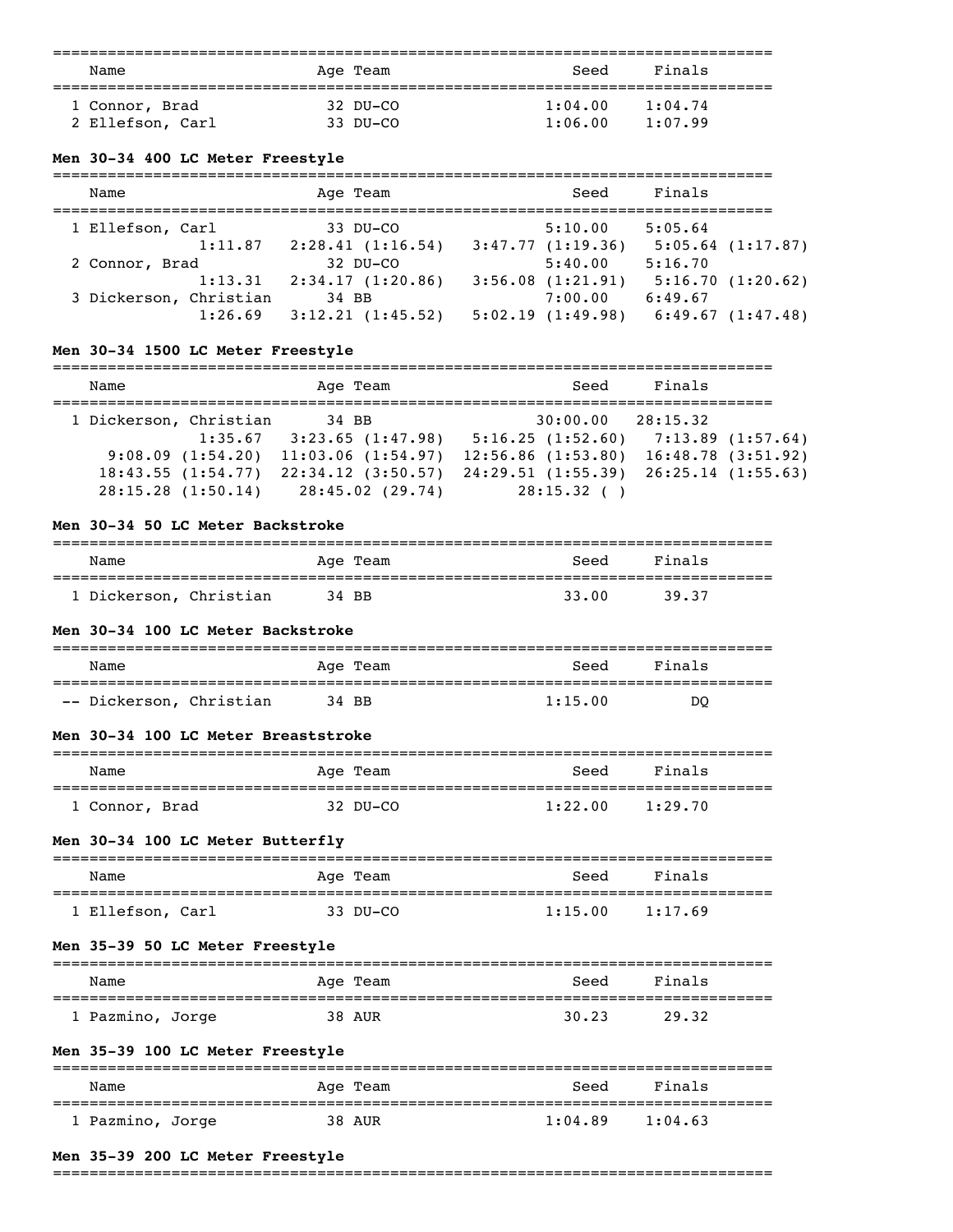| Name                                                                                                                                                                                                                                    |               | Age Team                                                                    | Seed                | Finals |  |
|-----------------------------------------------------------------------------------------------------------------------------------------------------------------------------------------------------------------------------------------|---------------|-----------------------------------------------------------------------------|---------------------|--------|--|
| 1 Pazmino, Jorge                                                                                                                                                                                                                        | <b>38 AUR</b> |                                                                             | $2:22.00$ $2:25.85$ |        |  |
| Men 35-39 400 LC Meter Freestyle                                                                                                                                                                                                        |               |                                                                             |                     |        |  |
| Name                                                                                                                                                                                                                                    |               | Age Team                                                                    | Seed                | Finals |  |
| 1 Pazmino, Jorge                                                                                                                                                                                                                        | <b>38 AUR</b> | 1:14.35 2:34.49 (1:20.14) 3:56.89 (1:22.40) 5:18.64 (1:21.75)               | $5:12.00$ $5:18.64$ |        |  |
| Men 40-44 200 LC Meter Freestyle                                                                                                                                                                                                        |               |                                                                             |                     |        |  |
| Name                                                                                                                                                                                                                                    |               | Age Team                                                                    | Seed                | Finals |  |
| 1 Evans, Thomas                                                                                                                                                                                                                         | 42 DAC-CO     |                                                                             | $2:20.00$ $2:26.06$ |        |  |
| Men 40-44 400 LC Meter Freestyle                                                                                                                                                                                                        |               |                                                                             |                     |        |  |
| Name                                                                                                                                                                                                                                    |               | Age Team                                                                    | Seed                | Finals |  |
| 1 Evans, Thomas                                                                                                                                                                                                                         | $42$ DAC-CO   | $1:12.00$ $2:29.46$ $(1:17.46)$ $3:49.03$ $(1:19.57)$ $5:06.24$ $(1:17.21)$ | $5:20.00$ $5:06.24$ |        |  |
| Men 40-44 1500 LC Meter Freestyle                                                                                                                                                                                                       |               |                                                                             |                     |        |  |
| Name                                                                                                                                                                                                                                    |               | Age Team                                                                    | Seed                | Finals |  |
| $1 \text{ times }$ Theory Theory (19, 00, 00, 00, 00, 00, 00, 01, 19, 00, 01, 19, 00, 01, 19, 00, 01, 19, 00, 01, 19, 00, 01, 19, 00, 01, 19, 00, 01, 19, 00, 01, 19, 00, 01, 19, 00, 01, 19, 00, 01, 19, 00, 01, 19, 00, 01, 19, 00, 0 |               |                                                                             |                     |        |  |

| 1 Evans, Thomas | 42 DAC-CO                                                                                   | 21:15.00 21:13.24 |                                             |
|-----------------|---------------------------------------------------------------------------------------------|-------------------|---------------------------------------------|
|                 | $1:19.15$ $2:43.42$ $(1:24.27)$                                                             |                   | $4:07.66$ $(1:24.24)$ $5:32.72$ $(1:25.06)$ |
|                 | $6:58.24$ (1:25.52) $8:24.19$ (1:25.95) $9:48.98$ (1:24.79) 11:14.27 (1:25.29)              |                   |                                             |
|                 | $12:39.50$ $(1:25.23)$ $14:05.66$ $(1:26.16)$ $15:31.52$ $(1:25.86)$ $16:57.55$ $(1:26.03)$ |                   |                                             |
|                 | $18:23.66$ $(1:26.11)$ $19:49.33$ $(1:25.67)$ $21:13.24$ $(1:23.91)$                        |                   |                                             |

## **Men 40-44 200 LC Meter Backstroke**

| Name |                            | Age Team                      | Seed | Finals  |
|------|----------------------------|-------------------------------|------|---------|
|      | 1 Evans, Thomas<br>1:24.09 | 42 DAC-CO<br>2:55.19(1:31.10) | NТ   | 2:55.19 |

## **Men 40-44 200 LC Meter IM**

| Name |                 | Age Team          | Seed    | Finals  |  |
|------|-----------------|-------------------|---------|---------|--|
|      | 1 Evans, Thomas | 42 DAC-CO         | 2:45.00 | 2:47.92 |  |
|      | 1:20.86         | 2:47.92 (1:27.06) |         |         |  |

## **Men 45-49 50 LC Meter Freestyle**

|                    |  | Seed                                                                             | Finals |  |
|--------------------|--|----------------------------------------------------------------------------------|--------|--|
| 1 Kahl, Steven     |  | 27.00                                                                            | 26.43  |  |
| 2 Smith, Paul      |  | 26.00                                                                            | 26.81  |  |
| 3 Scott, Greg      |  | 29.00                                                                            | 27.27  |  |
| 4 Magouire, Jeff   |  | 33.50                                                                            | 32.05  |  |
| 5 Ramirez, Alfonso |  | 32.45                                                                            | 33.52  |  |
| 6 Kelly, John      |  | 32.00                                                                            | 37.33  |  |
|                    |  | Age Team<br>45 INV-CO<br>47 Unattached-CO<br>47 HR-CO<br>46 BG<br>45 BG<br>46 BG |        |  |

## **Men 45-49 100 LC Meter Freestyle**

| Name           | Age Team         | Seed    | Finals  |  |
|----------------|------------------|---------|---------|--|
| 1 Smith, Paul  | 47 Unattached-CO | 57.00   | 1:01.53 |  |
| 2 Kahl, Steven | 45 TNV-CO        | 1:02.00 | 1:01.95 |  |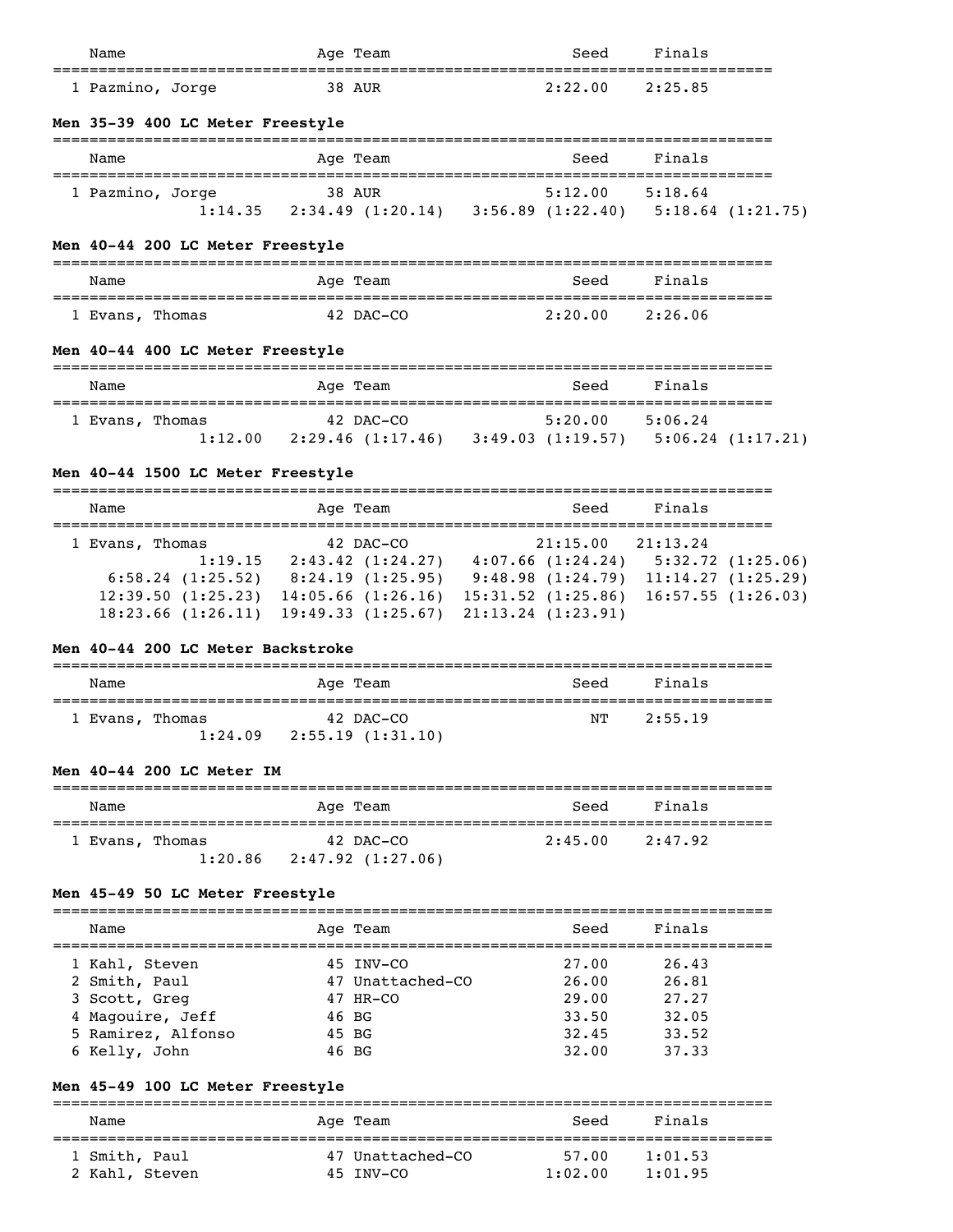| 3 Nolte, Chris     | 49 INV-CO | 1:05.00 | 1:04.11 |
|--------------------|-----------|---------|---------|
| 4 Magouire, Jeff   | 46 BG     | 1:10.60 | 1:09.86 |
| 5 Ramirez, Alfonso | 45 BG     | 1:15.86 | 1:16.92 |
| 6 Kelly, John      | 46 BG     | 1:16.00 | 1:28.94 |

## **Men 45-49 200 LC Meter Freestyle**

| Name           |                   |       | Age Team  | Seed    | Finals  |  |
|----------------|-------------------|-------|-----------|---------|---------|--|
| 1 Scott, Greg  |                   |       | 47 HR-CO  | 2:25.00 | 2:19.77 |  |
|                | 2 Kahl, Steven    |       | 45 INV-CO | 2:25.00 | 2:21.60 |  |
| 3 Nolte, Chris |                   |       | 49 INV-CO | 2:26.00 | 2:25.87 |  |
|                | 4 Magouire, Jeff  |       | 46 BG     | 2:35.00 | 2:34.44 |  |
|                | 5 Haldeman, David | 49 BG |           | 2:50.00 | 2:53.33 |  |
|                |                   |       |           |         |         |  |

#### **Men 45-49 400 LC Meter Freestyle**

===============================================================================

| Name              | Age Team              | Seed             | Finals           |
|-------------------|-----------------------|------------------|------------------|
| 1 Nolte, Chris    | 49 INV-CO             | 5:10.00          | 5:06.18          |
| 1:12.60           | $2:30.62$ $(1:18.02)$ | 3:50.18(1:19.56) | 5:06.18(1:16.00) |
| 2 Magouire, Jeff  | 46 BG                 | 5:30.00          | 5:30.01          |
| 1:15.58           | 2:38.96(1:23.38)      | 4:05.12(1:26.16) | 5:30.01(1:24.89) |
| 3 Haldeman, David | 49 BG                 | 5:40.00          | 6:00.49          |
| 1:23.17           | 2:54.06(1:30.89)      | 4:28.03(1:33.97) | 6:00.49(1:32.46) |
|                   |                       |                  |                  |

#### **Men 45-49 1500 LC Meter Freestyle**

===============================================================================

| Name             |                   | Age Team                              | Seed                  | Finals                                        |  |
|------------------|-------------------|---------------------------------------|-----------------------|-----------------------------------------------|--|
| 1 Magouire, Jeff |                   | 46 BG                                 | 22:00.00              | 21:56.19                                      |  |
|                  | 1:17.71           | 2:41.51(1:23.80)                      | $4:05.58$ $(1:24.07)$ | 5:31.11(1:25.53)                              |  |
|                  | 6:59.05(1:27.94)  | 8:27.53(1:28.48)                      |                       | $9:55.84$ $(1:28.31)$ $11:25.45$ $(1:29.61)$  |  |
|                  | 12:54.07(1:28.62) | 14:22.18(1:28.11)                     |                       | $15:51.69$ $(1:29.51)$ $17:24.20$ $(1:32.51)$ |  |
|                  | 18:57.85(1:33.65) | 20:28.43 (1:30.58) 21:56.19 (1:27.76) |                       |                                               |  |

#### **Men 45-49 50 LC Meter Backstroke**

| Name               | Age Team | Seed  | Finals |  |
|--------------------|----------|-------|--------|--|
| 1 Kelly, John      | 46 BG    | 42.00 | 45.48  |  |
| 2 Ramirez, Alfonso | 45 BG    | 42.82 | 47.28  |  |

## **Men 45-49 100 LC Meter Backstroke**

| Name               | Age Team | Seed    | Finals  |  |
|--------------------|----------|---------|---------|--|
| 1 Kelly, John      | 46 BG    | 1:30.00 | 1:40.38 |  |
| 2 Ramirez, Alfonso | 45 BG    | 1:35.48 | 1:44.63 |  |

#### **Men 45-49 50 LC Meter Breaststroke**

| Name          | Age Team | Seed  | Finals |  |
|---------------|----------|-------|--------|--|
| 1 Scott, Greg | 47 HR-CO | 36.00 | 35.16  |  |

#### **Men 45-49 100 LC Meter Breaststroke**

| Name          | Age Team | Seed    | Finals  |  |
|---------------|----------|---------|---------|--|
| 1 Scott, Greg | 47 HR-CO | 1:20.00 | 1:18.00 |  |

#### **Men 45-49 50 LC Meter Butterfly**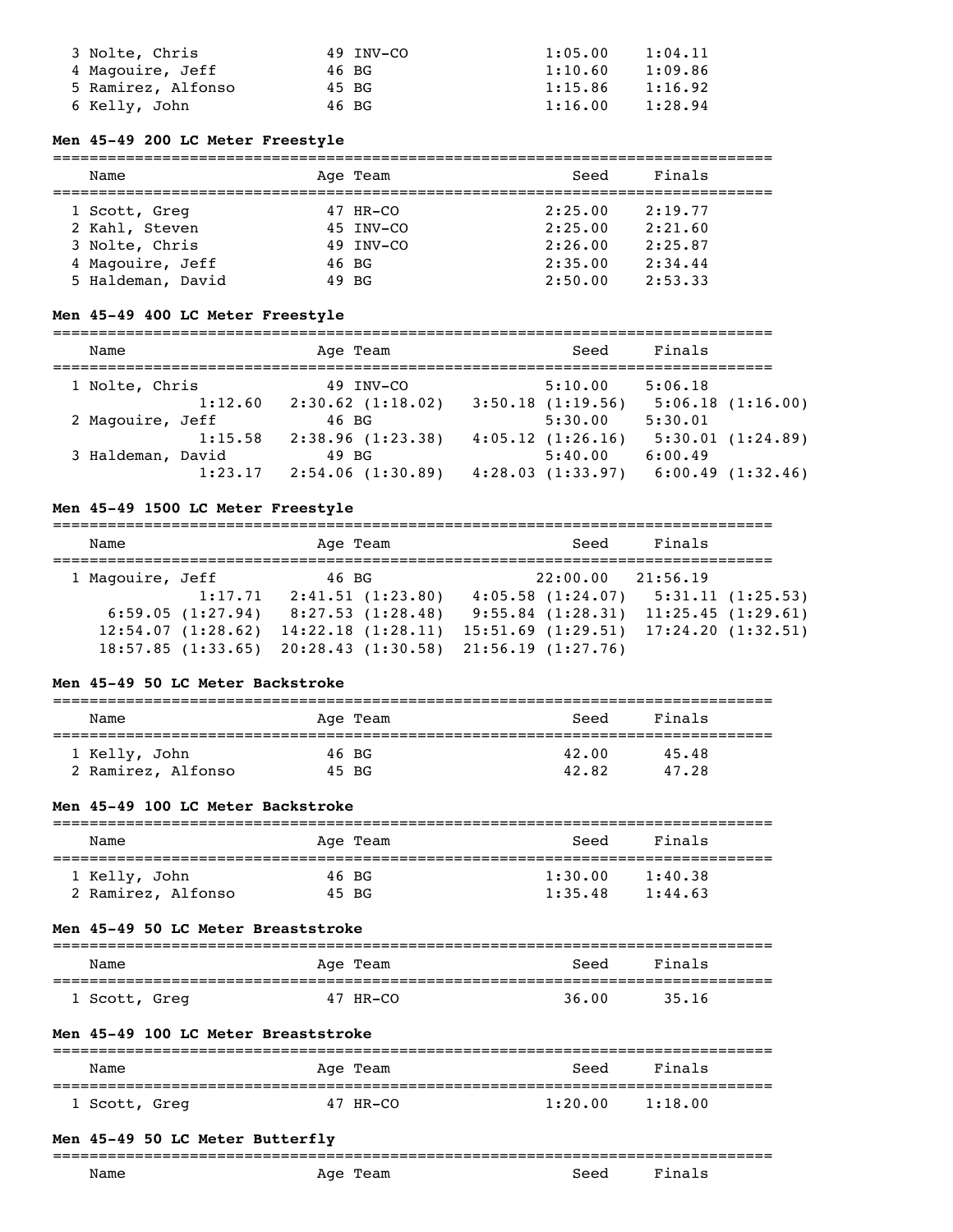| 1 Smith, Paul                                                                   |            | 47 Unattached-CO                | 28.00               | 28.45                                 |  |
|---------------------------------------------------------------------------------|------------|---------------------------------|---------------------|---------------------------------------|--|
| 2 Kahl, Steven                                                                  |            | 45 INV-CO                       | 30.00               | 29.14                                 |  |
| 3 Nolte, Chris                                                                  |            | 49 INV-CO                       | 31.50               | 31.30                                 |  |
| 4 Haldeman, David                                                               |            | 49 BG                           | 36.00               | 35.80                                 |  |
| Men 45-49 100 LC Meter Butterfly                                                |            |                                 |                     |                                       |  |
| Name                                                                            |            | Age Team                        | Seed                | Finals                                |  |
| 1 Nolte, Chris                                                                  |            | 49 INV-CO                       | 1:14.00             | 1:13.90                               |  |
| 2 Haldeman, David                                                               | 49 BG      |                                 | $1:29.00$ $1:29.91$ |                                       |  |
| Men 45-49 200 LC Meter IM<br>===================================                |            |                                 |                     |                                       |  |
| Name<br>==============================                                          |            | Age Team                        | Seed                | Finals                                |  |
| 1 Haldeman, David                                                               |            | 49 BG                           | 3:23.00             | 3:22.02                               |  |
| -- Kelly, John                                                                  | 46 BG      | $1:35.79$ $3:22.02$ $(1:46.23)$ | 3:30.00             | DQ                                    |  |
| 1:45.03                                                                         |            | DQ (1:59.32)                    |                     |                                       |  |
| Men 50-54 50 LC Meter Freestyle                                                 |            |                                 |                     |                                       |  |
| Name                                                                            |            | Age Team                        | Seed                | Finals                                |  |
| 1 Haynes, Duane                                                                 |            | 53 Unattached-CO                | NΤ                  | 35.66                                 |  |
|                                                                                 |            |                                 |                     |                                       |  |
| Men 50-54 100 LC Meter Freestyle                                                |            |                                 |                     |                                       |  |
| Name                                                                            |            | Age Team                        | Seed                | Finals                                |  |
| 1 Hess, Richard                                                                 |            | 53 BG                           | 59.90               | 1:03.11                               |  |
| 2 Lehrer, Mark                                                                  |            | 50 Unattached-CO 1:01.00        |                     | 1:10.97                               |  |
| Men 50-54 50 LC Meter Backstroke                                                |            |                                 |                     |                                       |  |
| Name                                                                            | :========= | Age Team                        | Seed                | Finals<br>--------------------------- |  |
| 1 Lehrer, Mark                                                                  |            | 50 Unattached-CO                | 31.50               | 41.21                                 |  |
| Men 50-54 100 LC Meter Breaststroke                                             |            |                                 |                     |                                       |  |
| Name                                                                            |            | Age Team                        | Seed                | Finals                                |  |
| 1 Hess, Richard                                                                 |            | 53 BG                           | 1:22.00             | 1:24.80                               |  |
| Men 50-54 50 LC Meter Butterfly                                                 |            |                                 |                     |                                       |  |
| ======================<br>Name                                                  |            | Aqe Team                        | Seed                | Finals                                |  |
| 1 Hess, Richard                                                                 |            | 53 BG                           | 28.50               | 28.75                                 |  |
| 2 Lehrer, Mark                                                                  |            | 50 Unattached-CO                | 29.50               | 35.09                                 |  |
| Men 50-54 100 LC Meter Butterfly<br>========================<br>=============== |            |                                 |                     |                                       |  |
| Name                                                                            |            | Aqe Team                        | Seed                | Finals                                |  |
| 1 Hess, Richard                                                                 |            | 53 BG                           | 1:08.00             | 1:07.89                               |  |
| 2 Lehrer, Mark                                                                  |            | 50 Unattached-CO                | 1:08.00             | 1:34.95                               |  |
| 3 Haynes, Duane                                                                 |            | 53 Unattached-CO                | NΤ                  | 2:31.20                               |  |

# **Men 55-59 400 LC Meter Freestyle**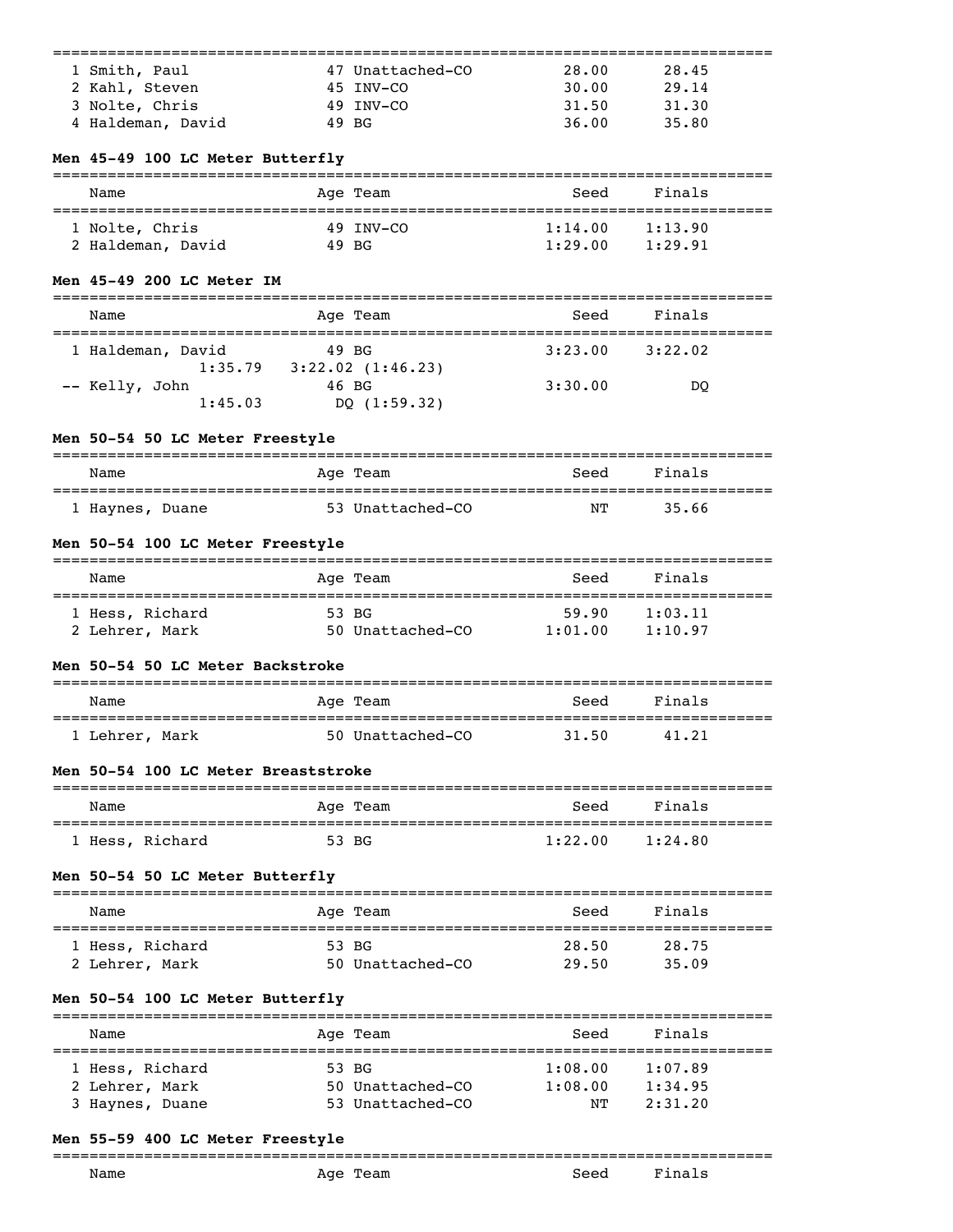| 1 Carney, Kent |         | 59 EVER                                                     | $6:00.00$ 5:52.60 |  |
|----------------|---------|-------------------------------------------------------------|-------------------|--|
|                | 1:21.30 | $2:52.33$ (1:31.03) $4:21.95$ (1:29.62) $5:52.60$ (1:30.65) |                   |  |

## **Men 55-59 1500 LC Meter Freestyle**

| Name              | Age Team          | Seed                   | Finals            |
|-------------------|-------------------|------------------------|-------------------|
| 1 Carney, Kent    | 59 EVER           | 23:30.00               | 23:12.71          |
| 1:23.50           | 2:56.95(1:33.45)  | 4:28.85(1:31.90)       | 6:04.75(1:35.90)  |
| 7:38.49(1:33.74)  | 9:11.78(1:33.29)  | 10:47.45(1:35.67)      | 12:22.16(1:34.71) |
| 13:56.50(1:34.34) | 15:31.05(1:34.55) | $17:02.89$ $(1:31.84)$ | 18:39.34(1:36.45) |
| 20:11.29(1:31.95) | 21:44.27(1:32.98) | 23:12.71(1:28.44)      |                   |

## **Men 60-64 400 LC Meter Freestyle**

| Name              |         |  | Age Team                        |  | Seed                         | Finals  |                  |
|-------------------|---------|--|---------------------------------|--|------------------------------|---------|------------------|
| 1 Davidson, Birch | 1:26.80 |  | 61 SS-CO<br>$3:01.66$ (1:34.86) |  | 7:30.00<br>4:33.75 (1:32.09) | 6:04.45 | 6:04.45(1:30.70) |

## **Men 60-64 1500 LC Meter Freestyle**

| Name              |                                                  | Age Team                                                  | Seed                                                            | Finals   |                                                            |
|-------------------|--------------------------------------------------|-----------------------------------------------------------|-----------------------------------------------------------------|----------|------------------------------------------------------------|
| 1 Davidson, Birch |                                                  | $61$ SS-CO                                                | 26:00.00                                                        | 23:36.53 |                                                            |
|                   | 1:29.95<br>7:52.48(1:35.60)<br>14:13.61(1:34.64) | 3:05.03(1:35.08)<br>9:27.90(1:35.42)<br>15:48.71(1:35.10) | 4:40.59(1:35.56)<br>$11:03.72$ $(1:35.82)$<br>17:23.41(1:34.70) |          | 6:16.88(1:36.29)<br>12:38.97(1:35.25)<br>18:57.97(1:34.56) |
|                   | 20:31.78(1:33.81)                                | $22:05.68$ $(1:33.90)$                                    | 23:36.53(1:30.85)                                               |          |                                                            |

#### **Men 60-64 50 LC Meter Breaststroke**

| Name              | Age Team   | Seed  | Finals |  |
|-------------------|------------|-------|--------|--|
| 1 Davidson, Birch | $61$ SS-CO | 45.00 | 43.19  |  |

#### **Men 60-64 200 LC Meter Breaststroke**

| Name              |         | Age Team            | Seed    | Finals  |
|-------------------|---------|---------------------|---------|---------|
| 1 Davidson, Birch |         | 61 SS-CO            | 4:00.00 | 3:28.54 |
|                   | 1:42.11 | $3:28.54$ (1:46.43) |         |         |

## **Men 65-69 50 LC Meter Freestyle**

| Name             | Age Team  | Seed  | Finals |
|------------------|-----------|-------|--------|
| 1 Reynolds, Bing | 66 BAM-CO | 46.24 | 47.47  |

## **Men 65-69 100 LC Meter Freestyle**

| Name             | Age Team  | Seed    | Finals  |  |
|------------------|-----------|---------|---------|--|
| 1 Reynolds, Bing | 66 BAM-CO | 1:53.32 | 1:54.64 |  |

# **Men 65-69 1500 LC Meter Freestyle**

| Name        |                        | Age Team |                   | Seed               | Finals   |                   |
|-------------|------------------------|----------|-------------------|--------------------|----------|-------------------|
| 1 Dyck, Mel |                        |          | 65 Unattached-CO  | 26:00.00           | 24:02.31 |                   |
|             | 1:28.66                |          | 3:04.19(1:35.53)  | 4:40.34(1:36.15)   |          | 6:15.03(1:34.69)  |
|             | 7:51.21(1:36.18)       |          | 9:26.32(1:35.11)  | 11:02.45(1:36.13)  |          | 12:37.93(1:35.48) |
|             | 14:13.33(1:35.40)      |          | 15:48.72(1:35.39) | 17:26.61(1:37.89)  |          | 19:05.53(1:38.92) |
|             | $20:44.88$ $(1:39.35)$ |          | 22:24.83(1:39.95) | 24:02.31 (1:37.48) |          |                   |